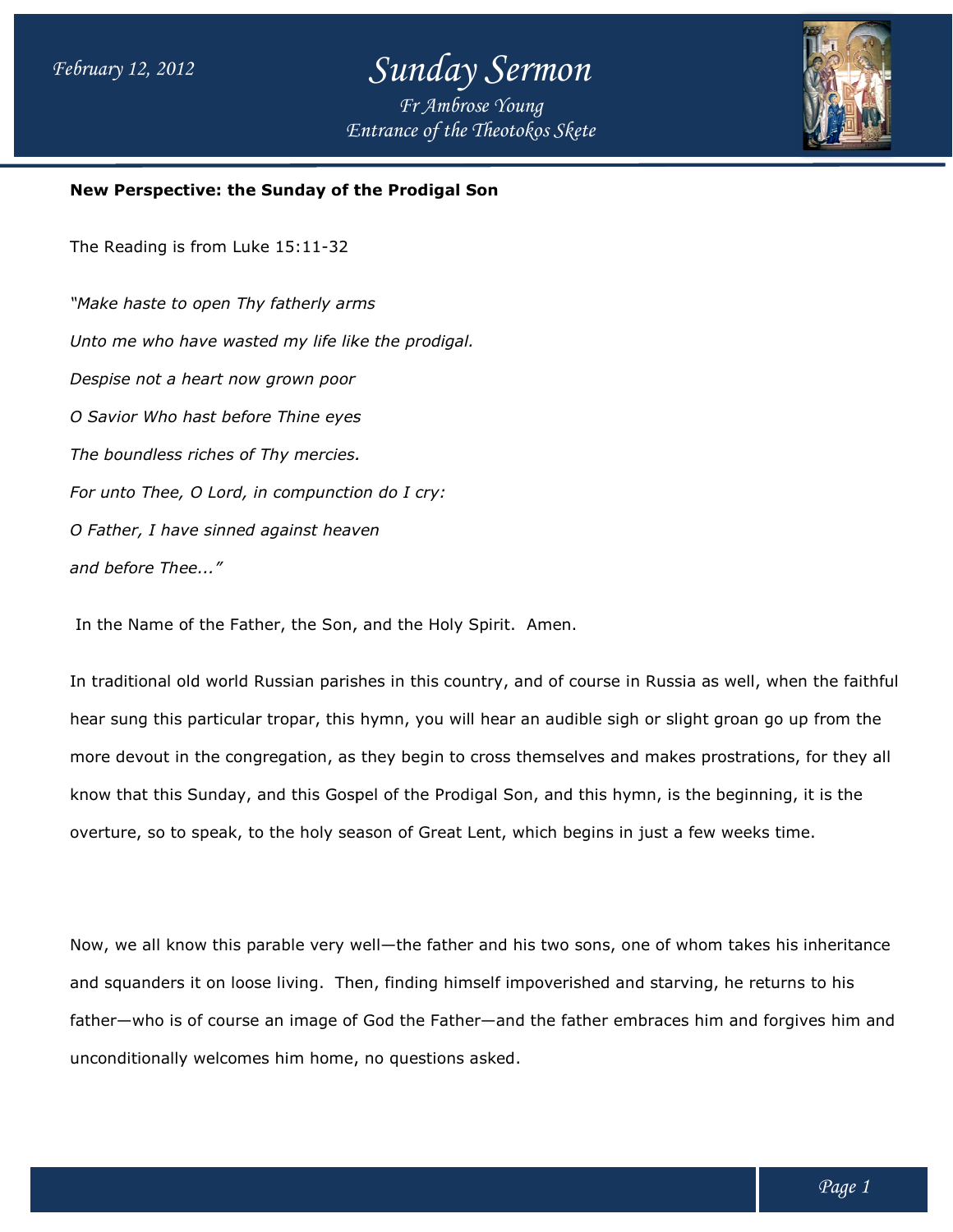### *Entrance of the Theotokos Skete Sunday Sermon Fr Ambrose Young*



We tend to think of this brother as the "prodigal", rather than his older brother, who had stayed home and We tend to think of this brother as the "prodigal", rather than his older brother, who had stayed home a<br>complained bitterly about his father receiving the young brother back so warmly and with a welcoming feast as well. He refuses to welcome back his younger brother. brother.

#### **BUT I ASK YOU THIS MORNING, WHICH ONE OF THESE B OF THESE BROTHERS IS THE REAL PRODIGAL RODIGAL SON? PLEASE THINK ABOUT IT FOR A MOMENT…**

The Holy Fathers of the Church tell us unequivocally that it is *both* brothers. How can this be? How can the older brother, who stayed at home with his father, be considered a "prodigal"? Simply because he expected a reward, he expected something in return for obeying his father and staying at home with him. He had done everything for the all the wrong reasons. Instead of being motivated by love for his father, he was motivated by what he could get from, or out of, his father. father. He was also unforgiving and self centered. Therefore he was spiritually dead in his works, in his deeds, as was the younger brother when he was off cavorting with his father's money. obeying his father and staying at home w<br>Instead of being motivated by love for his<br>Father. He was also unforgiving and self-

Now this Sunday, and this Gospel account, are particularly important to Orthodox monks and nuns, for unlike some monastics in the Western or Roman Catholic Church, we do not see ourselves as "brides" or spouses of Christ, but rather we see ourselves as truly and fully the Prodigal Son. For us, the one and only motive for entering monastic life is to repent of our sins, to return wholeheartedly to the Father, and to continue to live a life of daily deep and profound repentance. If we have *any other motive*—whether it is to have a career and advancement in the Church, or a safe retirement home, or to become a priest, or to be have a career and advancement in the Church, or a safe retirement home, or to become a priest, or to<br>considered a wise and holy elder, or to have many spiritual children—then it would be better if we had considered a wise and holy elder, or to have many spiritual children—then it would be better if we had<br>never entered the monastery at all. In fact, our we are living in sin, like the elder brother in the parable. ered. Therefore he was spiritually dead in his works, in his deeds, as was the younger brother when<br>as off cavorting with his father's money.<br>this Sunday, and this Gospel account, are particularly important to Orthodox mon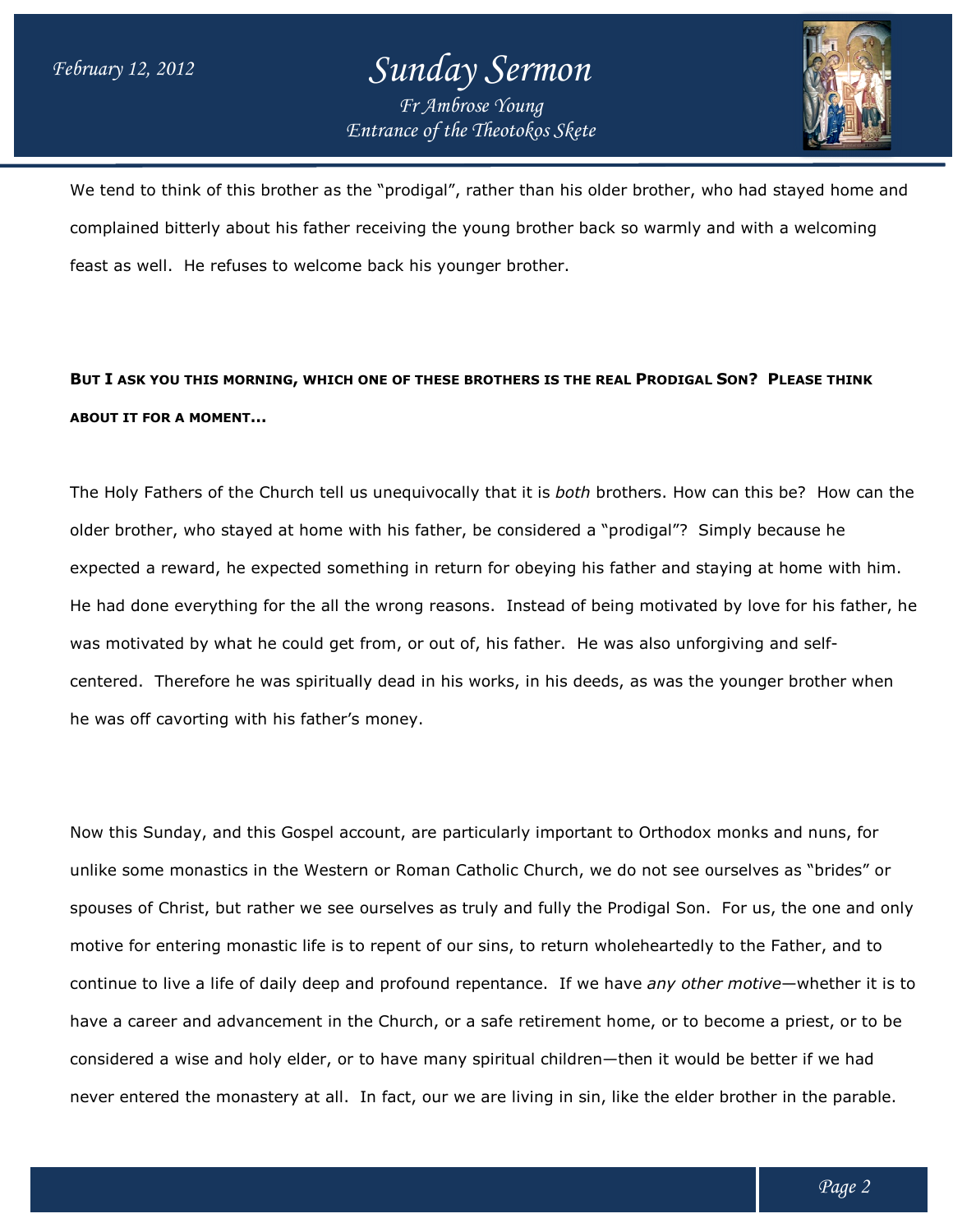# *Sunday Sermon*

*Entrance of the Theotokos Skete Fr Ambrose Young*



Our motives are impure, to say the least. We are there to repent, and to offer a quiet example to the lay faithful of what spiritual life is supposed to consist of, *and nothing else.* 

But the Prodigal Son is not just for monks and nuns. This parable is for everyone, and that's why the Church assigns a whole Sunday to this parable and its theme of repentance.

In the fourth century St. Cyril of Alexandria, in his beautiful homily on this Gospel, wrote the following:

In the fourth century St. Cyril of Alexandria, in his beautiful homily on this Gospel, wrote the following:<br>"I hear one of the holy prophets [in the Old Testament] trying to win unto repentance those who are far from God, and saying, "Return, O Israel, to the Lord your God: for you have become weak in your iniquity…return to the Lord our God!...And yet again by the voice of Ezekiel, 'Return you altogether from your wickednesses, O house of Israel. Cast away from you all your iniquities which you have committed, that they be not to you for a punishment of iniquity…'And the same truth Christ here also teaches us, by this most beautifully composed parable." saying, "Return, O Israel, to the Lord your God: for you have become weak in your<br>1 to the Lord our God!...And yet again by the voice of Ezekiel, 'Return you altogether from<br>5ses, O house of Israel. Cast away from you all

So from this we see that what the Lord was teaching here was nothing new. Through the holy prophets of So from this we see that what the Lord was teaching here was nothing new. Through the holy prophets of<br>the Old Testament God had already been long calling out to the people of Israel to come back to Him. And the Old Testament God had already been long calling out to the people of Israel to come back to Him. Ar<br>we, brothers and sisters, hear that same cry today… And if we don't hear it, if we are not hearing it as I speak to you now, then we are spiritually in a coma, spiritually deaf, and our condition is very grave, very speak to you now, then we are spiritually in a coma, spiritually deaf, and our conditi<br>dangerous, and very grievous. To be frank: we are in danger of losing our salvation.

How many Orthodox Christians attend Church divine services out of duty, perhaps pray a bit at home (but How many Orthodox Christians attend Church divine services out of duty, perhaps pray a bit at home (bu<br>with empty words) and are generous with the parish church and worthy charities, but arrive very late for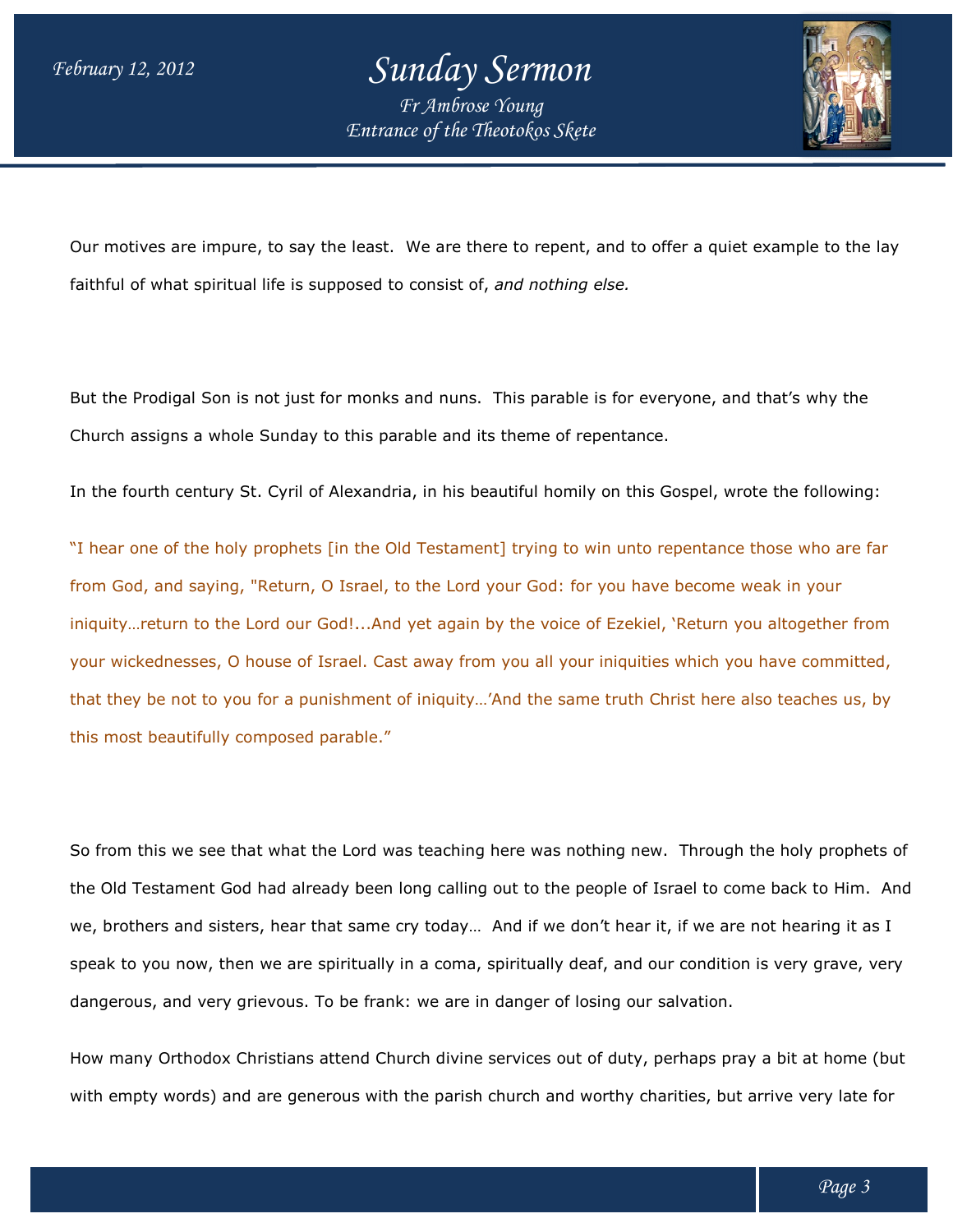### *Entrance of the Theotokos Skete Sunday Sermon Fr Ambrose Young*



services and then at home or at the workplace they gossip and slander others, even friends and relatives, and show no love or forgiveness. Yet, like the older son in the parable, they still expect to be saved for their empty works. This is arrogance, pure and simple, for this morning's Gospel assures us that they will *not* be saved! l show no love or forgiveness. Yet, like the older son in the parable, they still expect to b<br>ir empty works. This is arrogance, pure and simple, for this morning's Gospel assures us<br>t be saved!<br>course we are all prodigals ander others, even<br>rable, they still expe<br>norning's Gospel ass<br>rch asks us to think<br>**we most like?** 

Of course we are all prodigals in a way, but this morning the Church asks us to think about this with more perception than usual and ask: **Which of the two brothers are we most like? the brothers most** 

Brothers and sisters, what will we answer?

Do we truly see our own faults, flaws and sins, or do we mostly just see the sins of others? Are we trying to live repentant lives each day, or perhaps only during Lent, if even then? Are we showing Christian love and forgiveness and compassion to others, or are we withholding this most Christ-like of virtues? Do we truly see our own faults, flaws and sins, or do we mostly just see the sins o<br>to live repentant lives each day, or perhaps only during Lent, if even then? Are we<br>and forgiveness and compassion to others, or are we wi

I say to you this morning: it is better for us to be like the younger son in the parable, realizing that we have been living in a "strange land", a "foreign land", as the Gospel narrative puts it, and it is time now for I say to you this morning: it is better for us to be like the younger son in the parable, realizing that we<br>have been living in a "strange land", a "foreign land", as the Gospel narrative puts it, and it is time now for<br>us the self-righteous older brother, who sees not his own sinfulness, and repents not. us to go home and live with the Holy Trinity in the Kingdom of love. It is better to be like him rather than<br>the self-righteous older brother, who sees not his own sinfulness, and repents not.<br>Again, ask yourself: Am I a p

I a sinner who is running into God's open arms asking for mercy? Have I found my way back to the arms of I a sinner who is running into God's open arms asking for mercy? Have I found my way back to the arms o<br>the Father yet, or am I still holding out? Am I wandering in a spiritual desert, or do I see the oasis on the horizon.